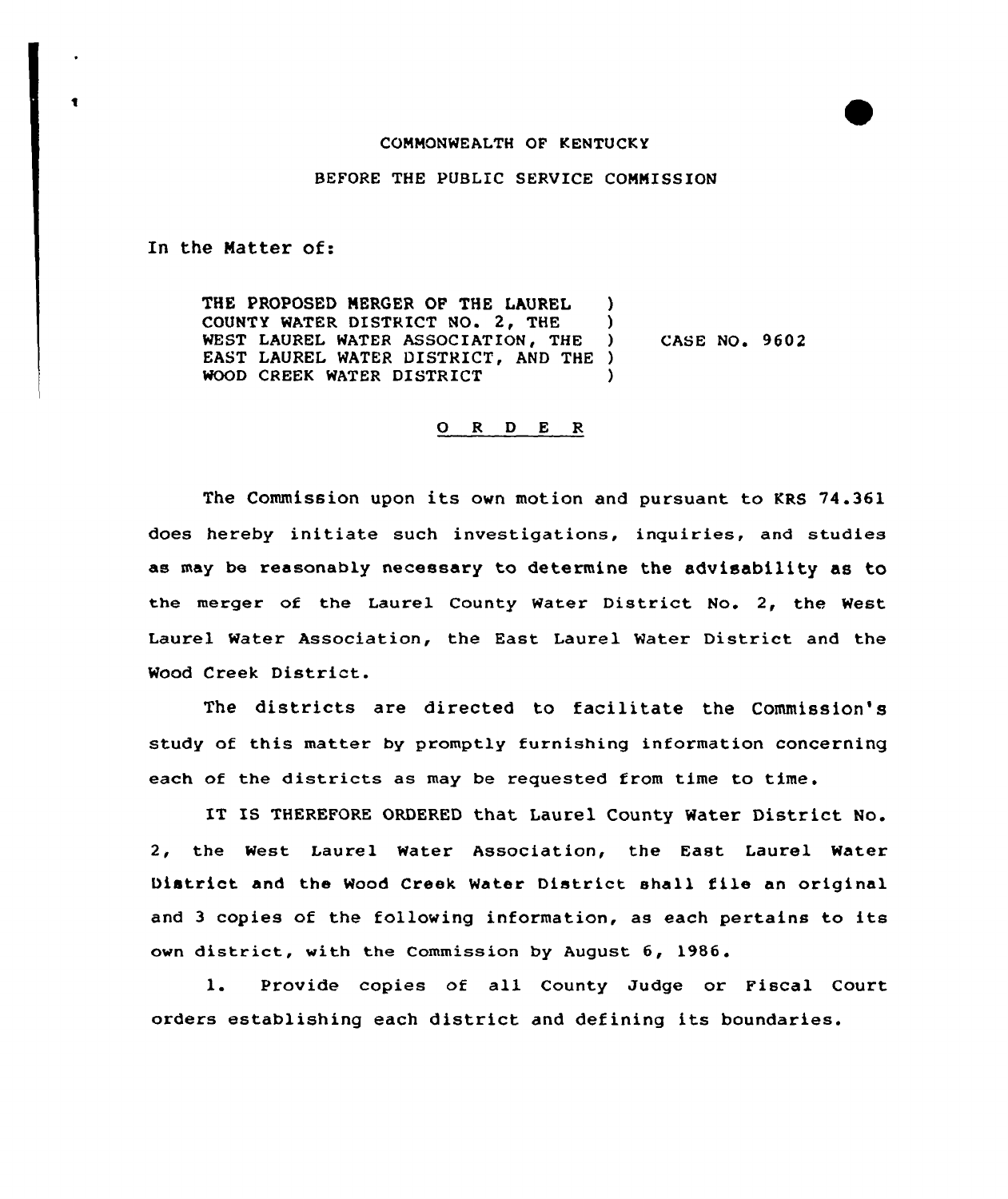2. Provide copies of all debt obligations of each district, including copies of each bond ordinance, indenture, and loan agreement.

3. Provide <sup>a</sup> list of the holder of each debt of the districts and the name and address of the agent to whom payments are made. In addition, the list shall state the outstanding amount due, the final retirement date, and the present payment status of each debt.

4. Provide copies of water purchase contracts and any other special contracts affecting the ability of each district to provide water sexvice to its customers.

5. Provide a copy of a map of each district's water system at a scale of one inch equals two miles (larger map is acceptable). The map of the system shall show pipeline sizes, locations, and connections, as well as treatment facilities, pumps, water storage tanks, and sea level elevations of key points.

6. Provide a list of the officers, managers, superintendents, and other personnel of the districts. The list shall contain a job description for each position explaining in detail the work performed by each individual. In addition, the annual salary and other compensation paid each individual shall be stated.

7. Provide <sup>a</sup> description of each district's operation and maintenance program.

8. Provide <sup>a</sup> copy of the last financial audit performed pursuant to KRS 65.065.

 $-2-$